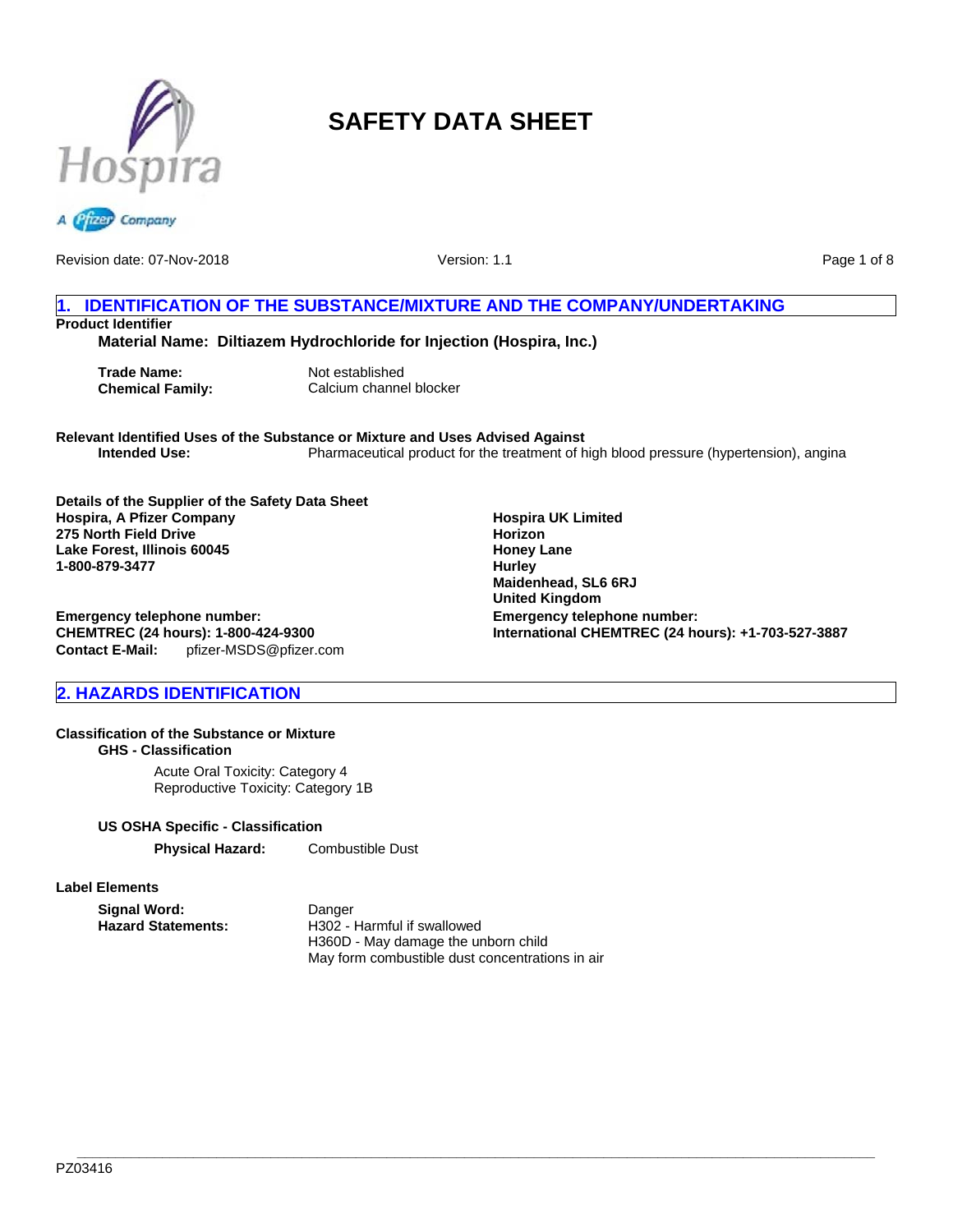**Revision date: 07-Nov-2018 Material Name: Diltiazem Hydrochloride for Injection (Hospira, Inc.)**

**Version: 1.1**

**Precautionary Statements:** P201 - Obtain special instructions before use

P202 - Do not handle until all safety precautions have been read and understood

P264 - Wash hands thoroughly after handling

P270 - Do not eat, drink or smoke when using this product

P281 - Use personal protective equipment as required

**\_\_\_\_\_\_\_\_\_\_\_\_\_\_\_\_\_\_\_\_\_\_\_\_\_\_\_\_\_\_\_\_\_\_\_\_\_\_\_\_\_\_\_\_\_\_\_\_\_\_\_\_\_\_\_\_\_\_\_\_\_\_\_\_\_\_\_\_\_\_\_\_\_\_\_\_\_\_\_\_\_\_\_\_\_\_\_\_\_\_\_\_\_\_\_\_\_\_\_\_\_\_\_**

P301+ P312 - IF SWALLOWED: Call a POISON CENTRE or doctor/physician if you feel unwell

- P330 Rinse mouth
- P308 + P313 IF exposed or concerned: Get medical attention/advice
- P405 Store locked up
- P501 Dispose of contents/container in accordance with all local and national regulations



**Other Hazards** An Occupational Exposure Value has been established for one or more of the ingredients (see Section 8).

**Note:** This document has been prepared in accordance with standards for workplace safety, which requires the inclusion of all known hazards of the product or its ingredients regardless of the potential risk. The precautionary statements and warning included may not apply in all cases. Your needs may vary depending upon the potential for exposure in your workplace.

# **3. COMPOSITION / INFORMATION ON INGREDIENTS**

#### **Hazardous**

| Ingredient              | <b>CAS Number</b> | <b>GHS Classification</b><br>EU<br><b>EINECS/ELINCS</b> |                                       | %  |
|-------------------------|-------------------|---------------------------------------------------------|---------------------------------------|----|
|                         |                   | List                                                    |                                       |    |
| Diltiazem Hydrochloride | 33286-22-5        | 251-443-3                                               | Acute Tox.4 (H302)<br>Repr.1B (H360D) | 57 |

| Ingredient | <b>CAS Number</b> | EU<br><b>EINECS/ELINCS</b><br>List | <b>GHS Classification</b> | %  |
|------------|-------------------|------------------------------------|---------------------------|----|
| Mannitol   | 69-65-8           | 200-711-8                          | Not Listed                | 43 |

**\_\_\_\_\_\_\_\_\_\_\_\_\_\_\_\_\_\_\_\_\_\_\_\_\_\_\_\_\_\_\_\_\_\_\_\_\_\_\_\_\_\_\_\_\_\_\_\_\_\_\_\_\_\_\_\_\_\_\_\_\_\_\_\_\_\_\_\_\_\_\_\_\_\_\_\_\_\_\_\_\_\_\_\_\_\_\_\_\_\_\_\_\_\_\_\_\_\_\_\_\_\_\_**

**Additional Information:** Ingredient(s) indicated as hazardous have been assessed under standards for workplace safety.

### **For the full text of the CLP/GHS abbreviations mentioned in this Section, see Section 16**

### **4. FIRST AID MEASURES**

# **Description of First Aid Measures**

**Eye Contact:** Immediately flush eyes with water for at least 15 minutes. If irritation occurs or persists, get medical attention.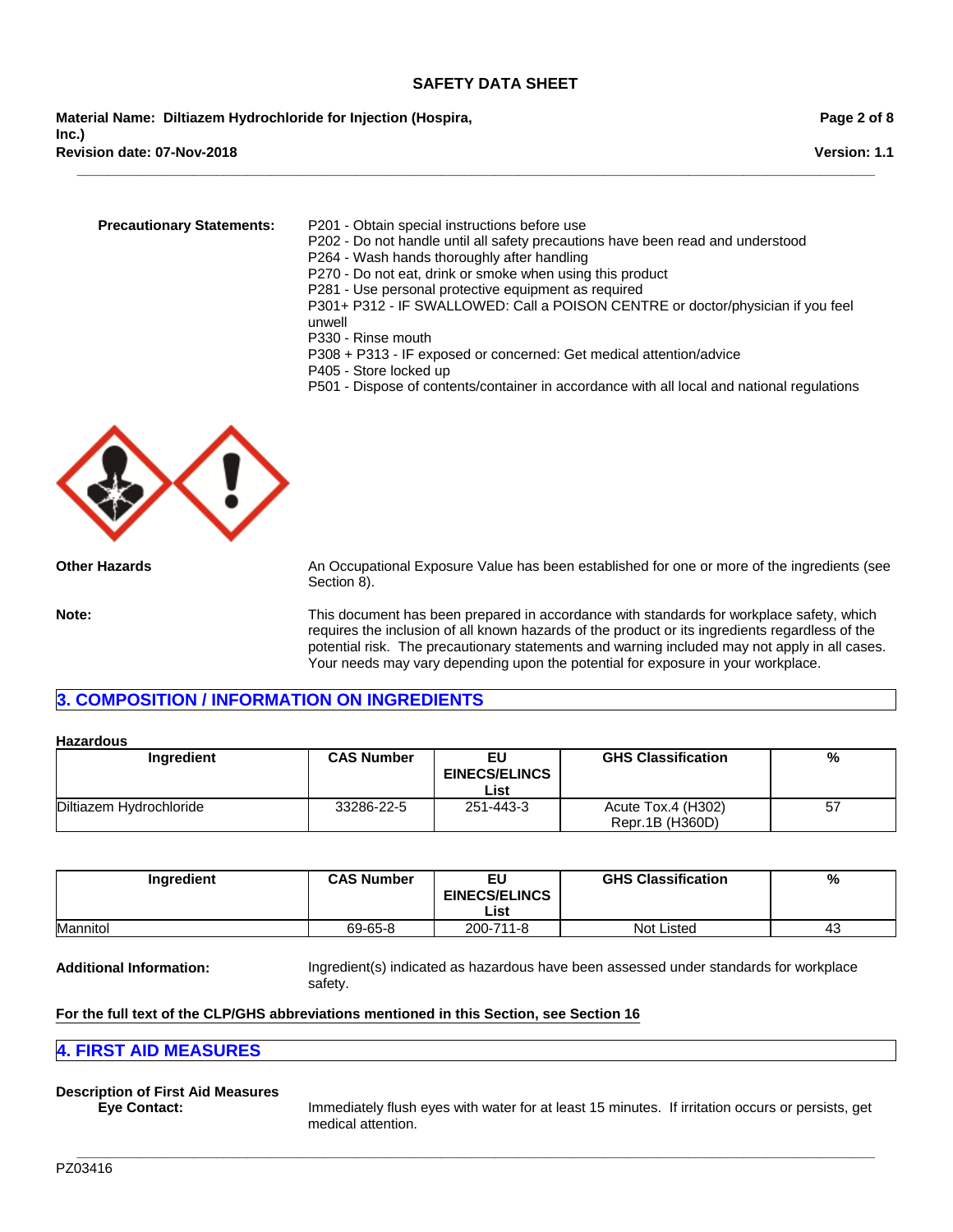**\_\_\_\_\_\_\_\_\_\_\_\_\_\_\_\_\_\_\_\_\_\_\_\_\_\_\_\_\_\_\_\_\_\_\_\_\_\_\_\_\_\_\_\_\_\_\_\_\_\_\_\_\_\_\_\_\_\_\_\_\_\_\_\_\_\_\_\_\_\_\_\_\_\_\_\_\_\_\_\_\_\_\_\_\_\_\_\_\_\_\_\_\_\_\_\_\_\_\_\_\_\_\_**

**Revision date: 07-Nov-2018 Material Name: Diltiazem Hydrochloride for Injection (Hospira, Inc.)**

**Page 3 of 8**

|                                                                                          | <b>Skin Contact:</b>                                                                                                                                                             | Remove clothing and wash affected skin with soap and water. This material may not be<br>completely removed by conventional laundering. Consult professional laundry service. Do not<br>home launder. If irritation occurs or persists, get medical attention. |  |
|------------------------------------------------------------------------------------------|----------------------------------------------------------------------------------------------------------------------------------------------------------------------------------|---------------------------------------------------------------------------------------------------------------------------------------------------------------------------------------------------------------------------------------------------------------|--|
|                                                                                          | Ingestion:                                                                                                                                                                       | Do not induce vomiting unless directed by medical personnel. Never give anything by mouth to<br>an unconscious person. Get medical attention.                                                                                                                 |  |
|                                                                                          | Inhalation:                                                                                                                                                                      | Remove to fresh air. If not breathing, give artificial respiration. Get medical attention.                                                                                                                                                                    |  |
|                                                                                          | Most Important Symptoms and Effects, Both Acute and Delayed<br><b>Symptoms and Effects of</b><br><b>Exposure:</b><br><b>Medical Conditions</b><br><b>Aggravated by Exposure:</b> | For information on potential signs and symptoms of exposure, See Section 2 - Hazards<br>Identification and/or Section 11 - Toxicological Information.<br>None known                                                                                           |  |
|                                                                                          | <b>Notes to Physician:</b>                                                                                                                                                       | Indication of the Immediate Medical Attention and Special Treatment Needed<br>None                                                                                                                                                                            |  |
|                                                                                          | <b>5. FIRE FIGHTING MEASURES</b>                                                                                                                                                 |                                                                                                                                                                                                                                                               |  |
| Extinguishing Media:<br>Extinguish fires with CO2, extinguishing powder, foam, or water. |                                                                                                                                                                                  |                                                                                                                                                                                                                                                               |  |

#### **Special Hazards Arising from the Substance or Mixture**

| <b>Hazardous Combustion</b> | Emits toxic fumes of carbon monoxide, carbon dioxide, nitrogen oxides, sulfur oxides, |
|-----------------------------|---------------------------------------------------------------------------------------|
| <b>Products:</b>            | hydrogen chloride and other chlorine- and sulfur-containing compounds.                |
|                             |                                                                                       |

### **Fire / Explosion Hazards:** Fine particles (such as dust and mists) may fuel fires/explosions.

#### **Advice for Fire-Fighters**

During all firefighting activities, wear appropriate protective equipment, including self-contained breathing apparatus.

| <b>6. ACCIDENTAL RELEASE MEASURES</b> |
|---------------------------------------|
|---------------------------------------|

### **Personal Precautions, Protective Equipment and Emergency Procedures**

Personnel involved in clean-up should wear appropriate personal protective equipment (see Section 8). Minimize exposure.

### **Environmental Precautions**

Place waste in an appropriately labeled, sealed container for disposal. Care should be taken to avoid environmental release.

#### **Methods and Material for Containment and Cleaning Up**

**Measures for Cleaning / Collecting:** Contain the source of spill if it is safe to do so. Collect spilled material by a method that controls dust generation. A damp cloth or a filtered vacuum should be used to clean spills of dry solids. Clean spill area thoroughly.

| Additional Consideration for | Non-essential personnel should be evacuated from affected area. Report emergency           |
|------------------------------|--------------------------------------------------------------------------------------------|
| Large Spills:                | situations immediately. Cleanup operations should only be undertaken by trained personnel. |

# **7. HANDLING AND STORAGE**

### **Precautions for Safe Handling**

Minimize dust generation and accumulation. Avoid breathing dust. Avoid contact with eyes, skin and clothing. When handling, use appropriate personal protective equipment (see Section 8). Wash thoroughly after handling. Releases to the environment should be avoided. Review and implement appropriate technical and procedural waste water and waste disposal measures to prevent occupational exposure or environmental releases. Potential points of process emissions of this material to the atmosphere should be controlled with dust collectors, HEPA filtration systems or other equivalent controls.

**\_\_\_\_\_\_\_\_\_\_\_\_\_\_\_\_\_\_\_\_\_\_\_\_\_\_\_\_\_\_\_\_\_\_\_\_\_\_\_\_\_\_\_\_\_\_\_\_\_\_\_\_\_\_\_\_\_\_\_\_\_\_\_\_\_\_\_\_\_\_\_\_\_\_\_\_\_\_\_\_\_\_\_\_\_\_\_\_\_\_\_\_\_\_\_\_\_\_\_\_\_\_\_**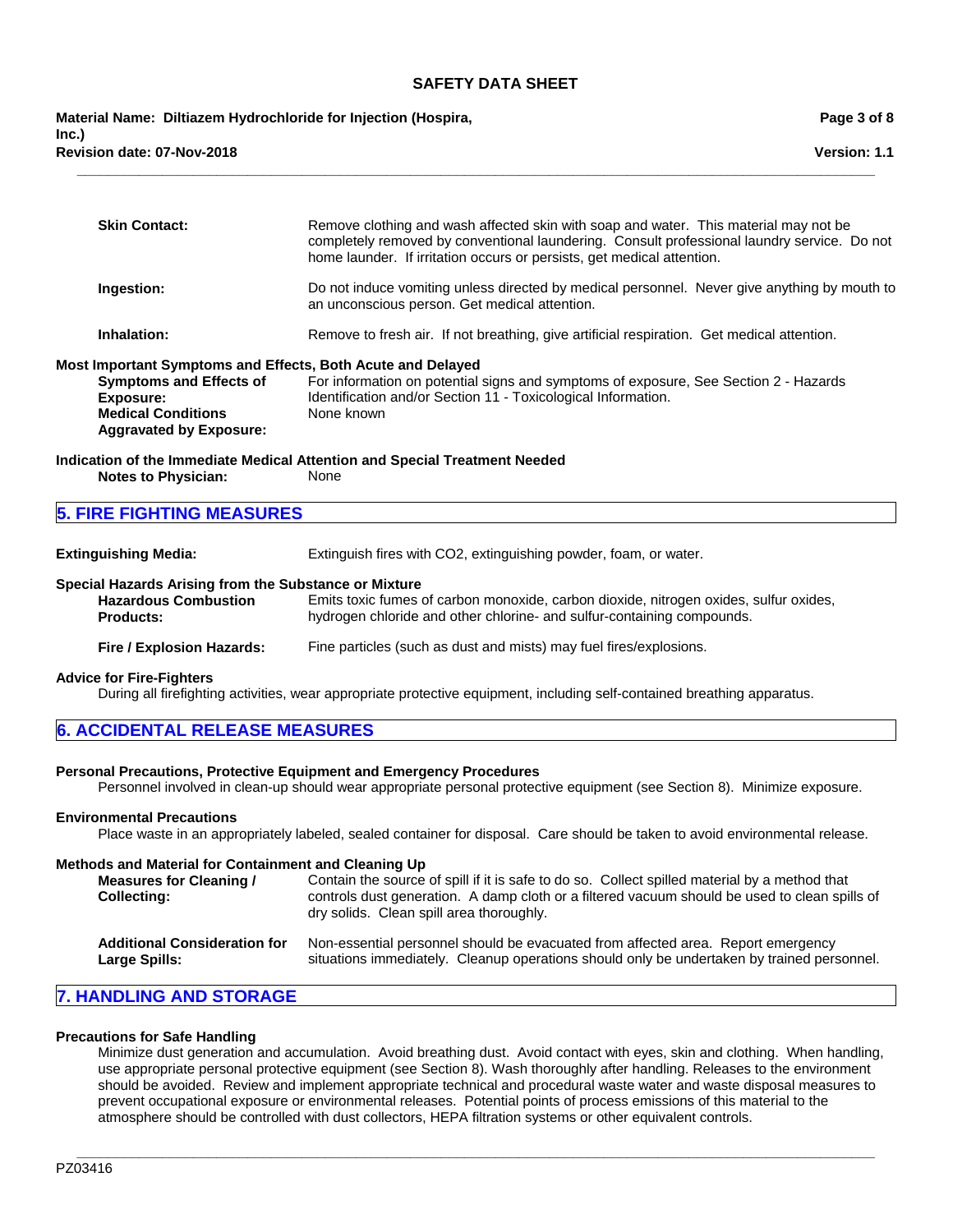**\_\_\_\_\_\_\_\_\_\_\_\_\_\_\_\_\_\_\_\_\_\_\_\_\_\_\_\_\_\_\_\_\_\_\_\_\_\_\_\_\_\_\_\_\_\_\_\_\_\_\_\_\_\_\_\_\_\_\_\_\_\_\_\_\_\_\_\_\_\_\_\_\_\_\_\_\_\_\_\_\_\_\_\_\_\_\_\_\_\_\_\_\_\_\_\_\_\_\_\_\_\_\_**

**Revision date: 07-Nov-2018 Material Name: Diltiazem Hydrochloride for Injection (Hospira, Inc.)**

**Page 4 of 8**

**Version: 1.1**

| <b>Conditions for Safe Storage, Including any Incompatibilities</b> |                                         |  |  |
|---------------------------------------------------------------------|-----------------------------------------|--|--|
| <b>Storage Conditions:</b>                                          | Store as directed by product packaging. |  |  |
| Specific end use(s):                                                | <b>Pharmaceutical active</b>            |  |  |

# **8. EXPOSURE CONTROLS / PERSONAL PROTECTION**

### **Control Parameters**

| Diltiazem Hydrochloride<br><b>Pfizer OEL TWA-8 Hr:</b> | $70\mu$ g/m <sup>3</sup>                                                                                                                                                                                                                                                                                                                                                                                                    |
|--------------------------------------------------------|-----------------------------------------------------------------------------------------------------------------------------------------------------------------------------------------------------------------------------------------------------------------------------------------------------------------------------------------------------------------------------------------------------------------------------|
| <b>Exposure Controls</b>                               |                                                                                                                                                                                                                                                                                                                                                                                                                             |
| <b>Engineering Controls:</b>                           | Engineering controls should be used as the primary means to control exposures. General<br>room ventilation is adequate unless the process generates dust, mist or fumes. Keep airborne<br>contamination levels below the exposure limits listed above in this section.                                                                                                                                                      |
| <b>Personal Protective</b><br>Equipment:               | Refer to applicable national standards and regulations in the selection and use of personal<br>protective equipment (PPE). Contact your safety and health professional or safety equipment<br>supplier for assistance in selecting the correct protective clothing/equipment based on an<br>assessment of the workplace conditions, other chemicals used or present in the workplace and<br>specific operational processes. |
| Hands:                                                 | Impervious gloves (e.g. Nitrile, etc.) are recommended if skin contact with drug product is<br>possible and for bulk processing operations. (Protective gloves must meet the standards in<br>accordance with EN374, ASTM F1001 or international equivalent.)                                                                                                                                                                |
| Eyes:                                                  | Wear safety glasses or goggles if eye contact is possible. (Eye protection must meet the<br>standards in accordance with EN166, ANSI Z87.1 or international equivalent.)                                                                                                                                                                                                                                                    |
| Skin:                                                  | Impervious protective clothing is recommended if skin contact with drug product is possible and<br>for bulk processing operations. (Protective clothing must meet the standards in accordance<br>with EN13982, ANSI 103 or international equivalent.)                                                                                                                                                                       |
| <b>Respiratory protection:</b>                         | Under normal conditions of use, if the applicable Occupational Exposure Limit (OEL) is<br>exceeded, wear an appropriate respirator with a protection factor sufficient to control exposures<br>to below the OEL (e.g. particulate respirator with a half mask, P3 filter). (Respirators must<br>meet the standards in accordance with EN140, EN143, ASTM F2704-10 or international<br>equivalent.)                          |

# **9. PHYSICAL AND CHEMICAL PROPERTIES**

| <b>Physical State:</b><br>Odor:<br><b>Molecular Formula:</b>                                                                                                                                                                                                                                                   | Lyophilized powder<br>No data available.<br>Mixture                                                                           | Color:<br><b>Odor Threshold:</b><br><b>Molecular Weight:</b> | Off-white<br>No data available.<br>Mixture |
|----------------------------------------------------------------------------------------------------------------------------------------------------------------------------------------------------------------------------------------------------------------------------------------------------------------|-------------------------------------------------------------------------------------------------------------------------------|--------------------------------------------------------------|--------------------------------------------|
| <b>Solvent Solubility:</b><br><b>Water Solubility:</b><br>pH:<br>Melting/Freezing Point (°C):<br><b>Boiling Point (°C):</b><br>Partition Coefficient: (Method, pH, Endpoint, Value)<br>Diltiazem Hydrochloride<br>No data available<br><b>Mannitol</b><br>No data available<br>Decomposition Temperature (°C): | No data available<br>No data available<br>No data available.<br>No data available<br>No data available.<br>No data available. |                                                              |                                            |
| <b>Evaporation Rate (Gram/s):</b>                                                                                                                                                                                                                                                                              | No data available                                                                                                             |                                                              |                                            |

**\_\_\_\_\_\_\_\_\_\_\_\_\_\_\_\_\_\_\_\_\_\_\_\_\_\_\_\_\_\_\_\_\_\_\_\_\_\_\_\_\_\_\_\_\_\_\_\_\_\_\_\_\_\_\_\_\_\_\_\_\_\_\_\_\_\_\_\_\_\_\_\_\_\_\_\_\_\_\_\_\_\_\_\_\_\_\_\_\_\_\_\_\_\_\_\_\_\_\_\_\_\_\_**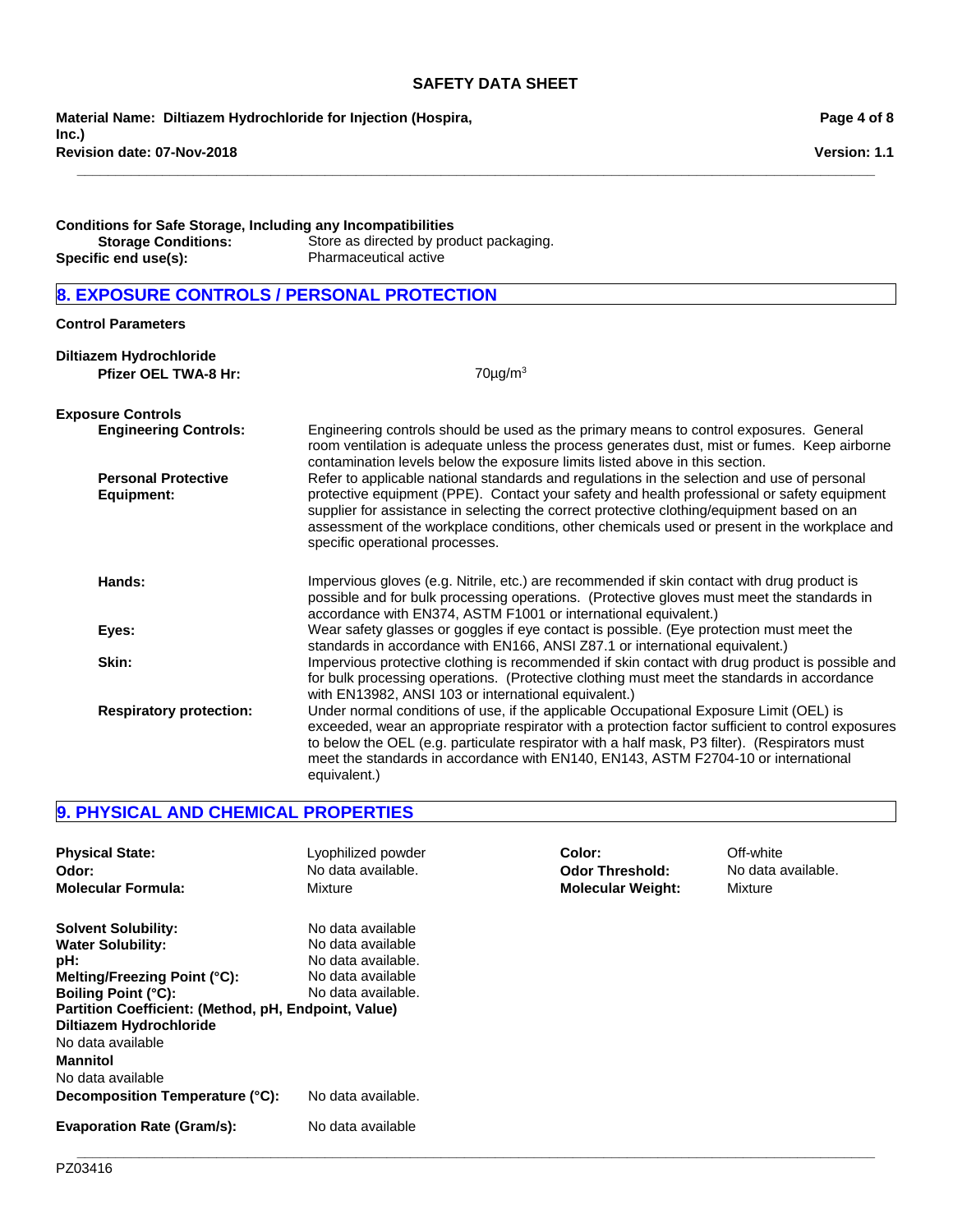**\_\_\_\_\_\_\_\_\_\_\_\_\_\_\_\_\_\_\_\_\_\_\_\_\_\_\_\_\_\_\_\_\_\_\_\_\_\_\_\_\_\_\_\_\_\_\_\_\_\_\_\_\_\_\_\_\_\_\_\_\_\_\_\_\_\_\_\_\_\_\_\_\_\_\_\_\_\_\_\_\_\_\_\_\_\_\_\_\_\_\_\_\_\_\_\_\_\_\_\_\_\_\_**

**Revision date: 07-Nov-2018 Material Name: Diltiazem Hydrochloride for Injection (Hospira, Inc.)**

**Vapor Pressure (kPa):** No data available **Vapor Density (g/ml):** No data available **Relative Density:** No data available **Viscosity:** No data available

**Flammablity:** Autoignition Temperature (Solid) (°C): No data available **Flammability (Solids):** No data available **Flash Point (Liquid) (°C):** No data available **Upper Explosive Limits (Liquid) (% by Vol.):** No data available **Lower Explosive Limits (Liquid) (% by Vol.):** No data available

# **10. STABILITY AND REACTIVITY**

**Reactivity:** No data available **Chemical Stability:** Stable under normal conditions of use. **Possibility of Hazardous Reactions Oxidizing Properties:** No data available **Conditions to Avoid:** Fine particles (such as dust and mists) may fuel fires/explosions.<br> **Incompatible Materials:** As a precautionary measure, keep away from strong oxidizers As a precautionary measure, keep away from strong oxidizers **Hazardous Decomposition Products:** No data available

# **11. TOXICOLOGICAL INFORMATION**

# **Information on Toxicological Effects**

**Short Term:** May be harmful if swallowed. (based on animal data) . Drugs of this class have been associated with rare, but potentially serious cardiac events. These events have not been observed from occupational exposures, however, those with preexisting cardiovascular illnesses may be at increased risk from exposure. Long Term: **Animal studies have shown a potential to cause adverse effects on the fetus. Known Clinical Effects:** Ingestion of this material may cause effects similar to those seen in clinical use including dizziness, fatigue, hypotension (low blood pressure), edema and dyspnea.

### **Acute Toxicity: (Species, Route, End Point, Dose)**

#### **Diltiazem Hydrochloride**

RatOralLD50 560mg/kg RatPara-periostealLD50 38mg/kg RatSubcutaneousLD50 520mg/kg MouseOralLD50 508mg/kg MouseIntravenousLD50 58mg/kg

#### **Mannitol**

RatOralLD 5013500mg/kg MouseOralLD 5022 g/kg

### **Repeated Dose Toxicity: (Duration, Species, Route, Dose, End Point, Target Organ)**

### **Diltiazem Hydrochloride**

| 1 Month(s) | Rat Oral100 mg/kg/day NOAEL | Liver, Blood, Heart |
|------------|-----------------------------|---------------------|
| 1 Month(s) | Dog Oral 5 mg/kg/day NOAEL  | Kidney, Heart       |

# **Page 5 of 8**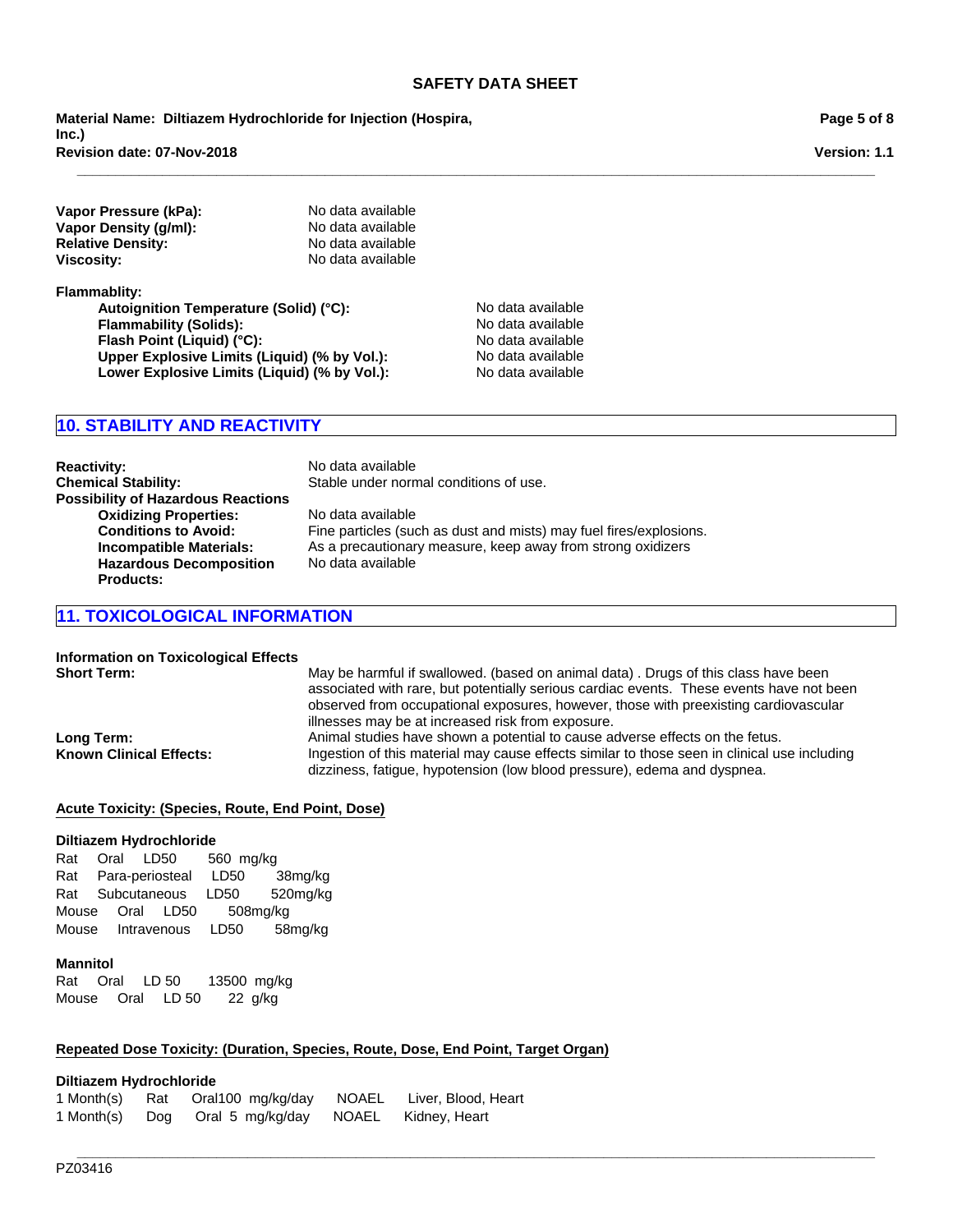**\_\_\_\_\_\_\_\_\_\_\_\_\_\_\_\_\_\_\_\_\_\_\_\_\_\_\_\_\_\_\_\_\_\_\_\_\_\_\_\_\_\_\_\_\_\_\_\_\_\_\_\_\_\_\_\_\_\_\_\_\_\_\_\_\_\_\_\_\_\_\_\_\_\_\_\_\_\_\_\_\_\_\_\_\_\_\_\_\_\_\_\_\_\_\_\_\_\_\_\_\_\_\_**

**Revision date: 07-Nov-2018 Material Name: Diltiazem Hydrochloride for Injection (Hospira, Inc.)**

# **11. TOXICOLOGICAL INFORMATION**<br>6 Month(s) Dog Oral 10 mg/kg/day LO

6 Month(s)DogOral10mg/kg/dayLOAELHeart, Liver, Cardiovascular system 1 Year(s)DogOral5mg/kg/dayLOAELCardiovascular system, Heart

### **Reproduction & Developmental Toxicity: (Study Type, Species, Route, Dose, End Point, Effect(s))**

### **Diltiazem Hydrochloride**

Reproductive & FertilityRatOral50mg/kg/dayNOAELFertility Embryo / Fetal DevelopmentMouseOral25mg/kg/dayLOAELEmbryotoxicity Embryo / Fetal DevelopmentRatOral100mg/kg/dayNOAELFetotoxicity Embryo / Fetal DevelopmentRabbitIntraperitoneal6.3mg/kg/dayLOAELFetotoxicity, Teratogenic Embryo / Fetal DevelopmentRabbitOral17.5mg/kg/dayNOAELFetotoxicity, Teratogenic

### **Genetic Toxicity: (Study Type, Cell Type/Organism, Result)**

### **Diltiazem Hydrochloride**

Bacterial Mutagenicity (Ames)*Salmonella* , *E. coli* Negative *In Vivo* Mammalian Cell Mutagenicity Negative *In Vitro* Mammalian Cell MutagenicityNegative

### **Carcinogenicity: (Duration, Species, Route, Dose, End Point, Effect(s))**

### **Diltiazem Hydrochloride**

| 21 Month(s) Mouse Oral |  |  | 30 mg/kg/day NOAEL Not carcinogenic  |
|------------------------|--|--|--------------------------------------|
| 24 Month(s) Rat Oral   |  |  | 100 mg/kg/day NOAEL Not carcinogenic |

**Carcinogen Status:** None of the components of this formulation are listed as a carcinogen by IARC, NTP or OSHA.

# **12. ECOLOGICAL INFORMATION**

**Environmental Overview:** Environmental properties have not been investigated. Releases to the environment should be avoided. **Toxicity:** No data available **Persistence and Degradability:** No data available **Bio-accumulative Potential:** No data available **Mobility in Soil:** No data available

**\_\_\_\_\_\_\_\_\_\_\_\_\_\_\_\_\_\_\_\_\_\_\_\_\_\_\_\_\_\_\_\_\_\_\_\_\_\_\_\_\_\_\_\_\_\_\_\_\_\_\_\_\_\_\_\_\_\_\_\_\_\_\_\_\_\_\_\_\_\_\_\_\_\_\_\_\_\_\_\_\_\_\_\_\_\_\_\_\_\_\_\_\_\_\_\_\_\_\_\_\_\_\_** PZ03416

**Page 6 of 8**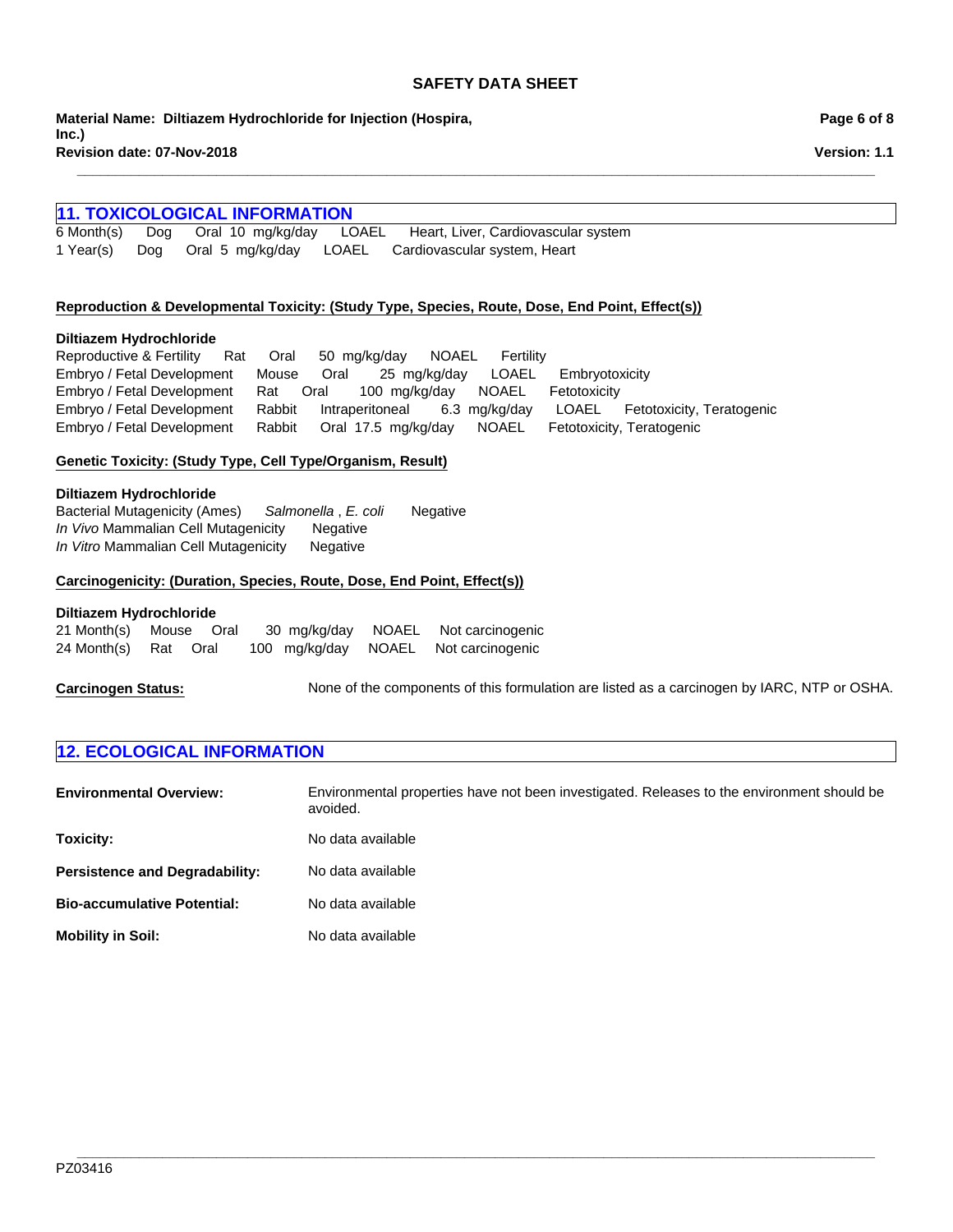**Revision date: 07-Nov-2018 Material Name: Diltiazem Hydrochloride for Injection (Hospira, Inc.)**

# **13. DISPOSAL CONSIDERATIONS**

**Waste Treatment Methods:** Dispose of waste in accordance with all applicable laws and regulations. Member State specific and Community specific provisions must be considered. Considering the relevant known environmental and human health hazards of the material, review and implement appropriate technical and procedural waste water and waste disposal measures to prevent occupational exposure and environmental release. It is recommended that waste minimization be practiced. The best available technology should be utilized to prevent environmental releases. This may include destructive techniques for waste and wastewater.

**\_\_\_\_\_\_\_\_\_\_\_\_\_\_\_\_\_\_\_\_\_\_\_\_\_\_\_\_\_\_\_\_\_\_\_\_\_\_\_\_\_\_\_\_\_\_\_\_\_\_\_\_\_\_\_\_\_\_\_\_\_\_\_\_\_\_\_\_\_\_\_\_\_\_\_\_\_\_\_\_\_\_\_\_\_\_\_\_\_\_\_\_\_\_\_\_\_\_\_\_\_\_\_**

**\_\_\_\_\_\_\_\_\_\_\_\_\_\_\_\_\_\_\_\_\_\_\_\_\_\_\_\_\_\_\_\_\_\_\_\_\_\_\_\_\_\_\_\_\_\_\_\_\_\_\_\_\_\_\_\_\_\_\_\_\_\_\_\_\_\_\_\_\_\_\_\_\_\_\_\_\_\_\_\_\_\_\_\_\_\_\_\_\_\_\_\_\_\_\_\_\_\_\_\_\_\_\_**

### **14. TRANSPORT INFORMATION**

**The following refers to all modes of transportation unless specified below.**

Not regulated for transport under USDOT, EUADR, IATA, or IMDG regulations.

### **15. REGULATORY INFORMATION**

**Safety, Health and Environmental Regulations/Legislation Specific for the Substance or Mixture**

| Diltiazem Hydrochloride                                                   |                                  |  |  |
|---------------------------------------------------------------------------|----------------------------------|--|--|
| <b>CERCLA/SARA 313 Emission reporting</b>                                 | Not Listed                       |  |  |
| <b>California Proposition 65</b>                                          | developmental toxicity 2/27/2001 |  |  |
| <b>Australia (AICS):</b>                                                  | Present                          |  |  |
| <b>EU EINECS/ELINCS List</b>                                              | 251-443-3                        |  |  |
| <b>Mannitol</b>                                                           |                                  |  |  |
| <b>CERCLA/SARA 313 Emission reporting</b>                                 | Not Listed                       |  |  |
| <b>California Proposition 65</b>                                          | Not Listed                       |  |  |
| <b>Inventory - United States TSCA - Sect. 8(b)</b>                        | Present                          |  |  |
| <b>Australia (AICS):</b>                                                  | Present                          |  |  |
| <b>REACH - Annex IV - Exemptions from the</b><br>obligations of Register: | Present                          |  |  |
| <b>EU EINECS/ELINCS List</b>                                              | 200-711-8                        |  |  |
|                                                                           |                                  |  |  |

# **16. OTHER INFORMATION**

### **Text of CLP/GHS Classification abbreviations mentioned in Section 3**

Acute toxicity, oral-Cat.4; H302 - Harmful if swallowed Reproductive toxicity-Cat.1B; H360D - May damage the unborn child